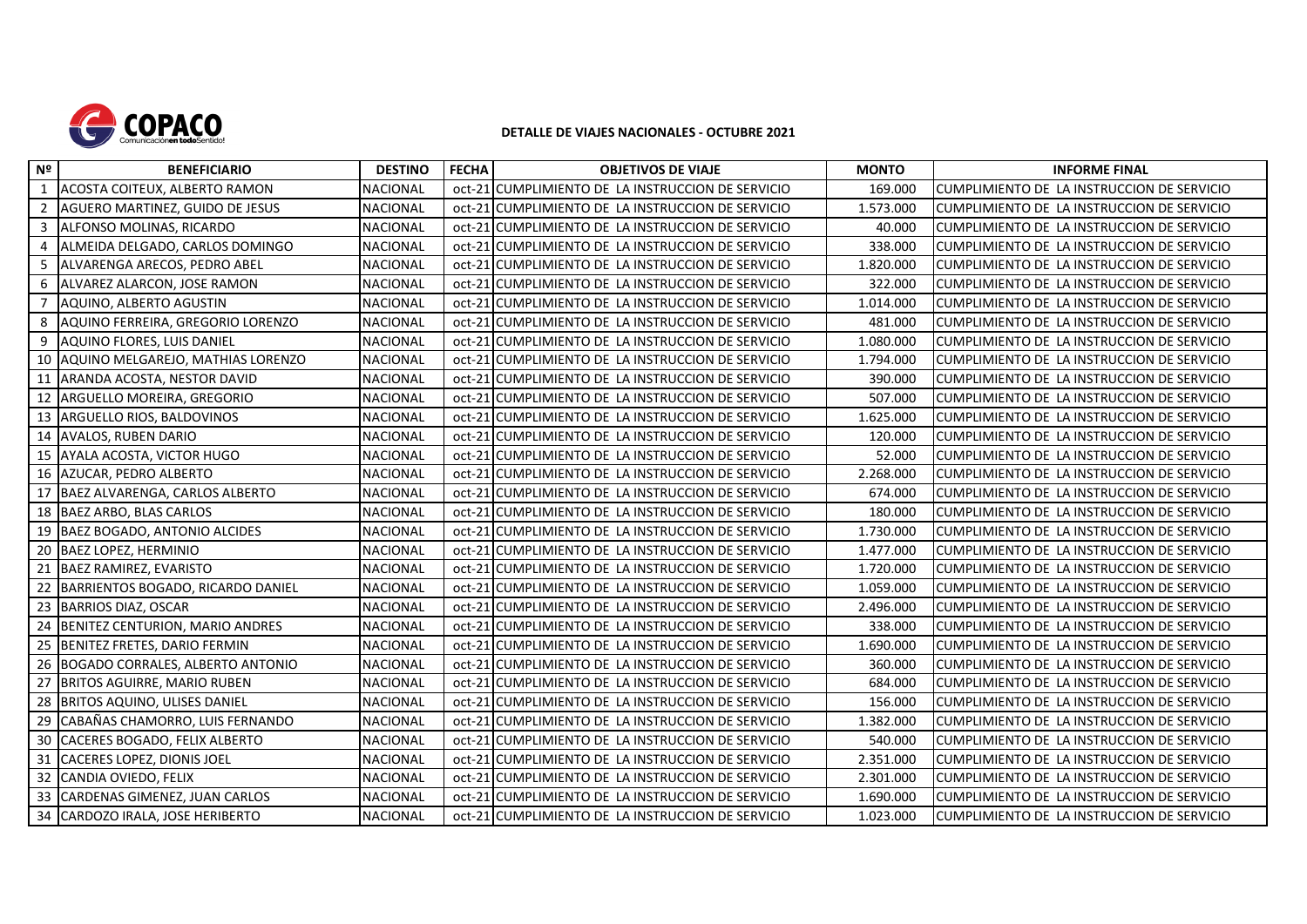|    | 35 CENTURION BAEZ, FABIO SALVADOR        | <b>NACIONAL</b> | oct-21 CUMPLIMIENTO DE LA INSTRUCCION DE SERVICIO | 557.000   | CUMPLIMIENTO DE LA INSTRUCCION DE SERVICIO |
|----|------------------------------------------|-----------------|---------------------------------------------------|-----------|--------------------------------------------|
|    | 36 CHAPARRO RAMOS, CARLOS ANTONIO        | <b>NACIONAL</b> | oct-21 CUMPLIMIENTO DE LA INSTRUCCION DE SERVICIO | 169.000   | CUMPLIMIENTO DE LA INSTRUCCION DE SERVICIO |
|    | 37 COLMAN ROA, JUAN                      | <b>NACIONAL</b> | oct-21 CUMPLIMIENTO DE LA INSTRUCCION DE SERVICIO | 180.000   | CUMPLIMIENTO DE LA INSTRUCCION DE SERVICIO |
|    | 38 CRISTALDO BENITEZ, OVIDIO JAVIER      | <b>NACIONAL</b> | oct-21 CUMPLIMIENTO DE LA INSTRUCCION DE SERVICIO | 1.284.000 | CUMPLIMIENTO DE LA INSTRUCCION DE SERVICIO |
|    | 39 CRISTALDO FRUTOS, EDWARD JAVIER       | <b>NACIONAL</b> | oct-21 CUMPLIMIENTO DE LA INSTRUCCION DE SERVICIO | 1.274.000 | CUMPLIMIENTO DE LA INSTRUCCION DE SERVICIO |
|    | 40 CUBILLA LOMBARDO, HECTOR RAMON        | <b>NACIONAL</b> | oct-21 CUMPLIMIENTO DE LA INSTRUCCION DE SERVICIO | 189.000   | CUMPLIMIENTO DE LA INSTRUCCION DE SERVICIO |
| 41 | DOMINGUEZ RIVAS, FERNANDO DAVID          | <b>NACIONAL</b> | oct-21 CUMPLIMIENTO DE LA INSTRUCCION DE SERVICIO | 90.000    | CUMPLIMIENTO DE LA INSTRUCCION DE SERVICIO |
|    | 42 DUARTE AMARILLA, WALTER DANIEL        | <b>NACIONAL</b> | oct-21 CUMPLIMIENTO DE LA INSTRUCCION DE SERVICIO | 767.000   | CUMPLIMIENTO DE LA INSTRUCCION DE SERVICIO |
|    | 43 DUARTE ORTIZ, FEDERICO DANIEL         | <b>NACIONAL</b> | oct-21 CUMPLIMIENTO DE LA INSTRUCCION DE SERVICIO | 156.000   | CUMPLIMIENTO DE LA INSTRUCCION DE SERVICIO |
|    | 44 ECHEVERRIA AGUERO, JOEL GUSTAVO       | <b>NACIONAL</b> | oct-21 CUMPLIMIENTO DE LA INSTRUCCION DE SERVICIO | 2.226.000 | CUMPLIMIENTO DE LA INSTRUCCION DE SERVICIO |
|    | 45   ENCISO GONZALEZ, GABRIEL            | NACIONAL        | oct-21 CUMPLIMIENTO DE LA INSTRUCCION DE SERVICIO | 988.000   | CUMPLIMIENTO DE LA INSTRUCCION DE SERVICIO |
|    | 46   ENCISO GONZALEZ, JUAN ANGEL         | <b>NACIONAL</b> | oct-21 CUMPLIMIENTO DE LA INSTRUCCION DE SERVICIO | 1.443.000 | CUMPLIMIENTO DE LA INSTRUCCION DE SERVICIO |
|    | 47 FALCON ALFONSO, ANTONIO JESUS ALBERTO | <b>NACIONAL</b> | oct-21 CUMPLIMIENTO DE LA INSTRUCCION DE SERVICIO | 360.000   | CUMPLIMIENTO DE LA INSTRUCCION DE SERVICIO |
|    | 48 FERREIRA GOMEZ, DANIEL ALEJANDRO      | NACIONAL        | oct-21 CUMPLIMIENTO DE LA INSTRUCCION DE SERVICIO | 338.000   | CUMPLIMIENTO DE LA INSTRUCCION DE SERVICIO |
|    | 49 FERREIRA VAZQUEZ, HERNAN ANDRES       | <b>NACIONAL</b> | oct-21 CUMPLIMIENTO DE LA INSTRUCCION DE SERVICIO | 624.000   | CUMPLIMIENTO DE LA INSTRUCCION DE SERVICIO |
|    | 50 FLECHA, GUSTAVO                       | <b>NACIONAL</b> | oct-21 CUMPLIMIENTO DE LA INSTRUCCION DE SERVICIO | 52.000    | CUMPLIMIENTO DE LA INSTRUCCION DE SERVICIO |
|    | 51 FLECHA PAREDES, MARCIAL               | <b>NACIONAL</b> | oct-21 CUMPLIMIENTO DE LA INSTRUCCION DE SERVICIO | 360.000   | CUMPLIMIENTO DE LA INSTRUCCION DE SERVICIO |
|    | 52 FLORENTIN PAREDES, FABIO RAMON        | <b>NACIONAL</b> | oct-21 CUMPLIMIENTO DE LA INSTRUCCION DE SERVICIO | 3.517.000 | CUMPLIMIENTO DE LA INSTRUCCION DE SERVICIO |
|    | 53 FRETES CACERES, JORGE VICENTE         | <b>NACIONAL</b> | oct-21 CUMPLIMIENTO DE LA INSTRUCCION DE SERVICIO | 153.000   | CUMPLIMIENTO DE LA INSTRUCCION DE SERVICIO |
|    | 54 FRUTOS DELVALLE, MIGUEL ANGEL         | NACIONAL        | oct-21 CUMPLIMIENTO DE LA INSTRUCCION DE SERVICIO | 2.562.000 | CUMPLIMIENTO DE LA INSTRUCCION DE SERVICIO |
|    | 55 GABILAN LEDESMA, CARLOS ANTONIO       | <b>NACIONAL</b> | oct-21 CUMPLIMIENTO DE LA INSTRUCCION DE SERVICIO | 360.000   | CUMPLIMIENTO DE LA INSTRUCCION DE SERVICIO |
|    | 56 GALDONA NOGUERA, JOSE ANTONIO         | <b>NACIONAL</b> | oct-21 CUMPLIMIENTO DE LA INSTRUCCION DE SERVICIO | 124.000   | CUMPLIMIENTO DE LA INSTRUCCION DE SERVICIO |
| 57 | GALEANO DELVALLE, CARLOS ALBINO          | NACIONAL        | oct-21 CUMPLIMIENTO DE LA INSTRUCCION DE SERVICIO | 72.000    | CUMPLIMIENTO DE LA INSTRUCCION DE SERVICIO |
|    | 58 GALEANO VILLALBA, CLAUDIO ARIEL       | <b>NACIONAL</b> | oct-21 CUMPLIMIENTO DE LA INSTRUCCION DE SERVICIO | 80.000    | CUMPLIMIENTO DE LA INSTRUCCION DE SERVICIO |
|    | 59 GAMARRA VEGA, VICTOR FERNANDO         | <b>NACIONAL</b> | oct-21 CUMPLIMIENTO DE LA INSTRUCCION DE SERVICIO | 1.056.000 | CUMPLIMIENTO DE LA INSTRUCCION DE SERVICIO |
|    | 60 GAONA BOBADILLA, ALCIDES RAUL         | <b>NACIONAL</b> | oct-21 CUMPLIMIENTO DE LA INSTRUCCION DE SERVICIO | 169.000   | CUMPLIMIENTO DE LA INSTRUCCION DE SERVICIO |
|    | 61 GAONA, RAMON DARIO                    | <b>NACIONAL</b> | oct-21 CUMPLIMIENTO DE LA INSTRUCCION DE SERVICIO | 184.000   | CUMPLIMIENTO DE LA INSTRUCCION DE SERVICIO |
|    | 62 GARCETE BRITOS, MATHIAS NICOLAS       | <b>NACIONAL</b> | oct-21 CUMPLIMIENTO DE LA INSTRUCCION DE SERVICIO | 1.963.000 | CUMPLIMIENTO DE LA INSTRUCCION DE SERVICIO |
|    | 63 GARCIA, CEFERINO                      | <b>NACIONAL</b> | oct-21 CUMPLIMIENTO DE LA INSTRUCCION DE SERVICIO | 247.000   | CUMPLIMIENTO DE LA INSTRUCCION DE SERVICIO |
|    | 64 GARCIA CRISTALDO, ALCIDES             | <b>NACIONAL</b> | oct-21 CUMPLIMIENTO DE LA INSTRUCCION DE SERVICIO | 1.625.000 | CUMPLIMIENTO DE LA INSTRUCCION DE SERVICIO |
|    | 65 GARCIA TOÑANEZ, NICOLAS               | <b>NACIONAL</b> | oct-21 CUMPLIMIENTO DE LA INSTRUCCION DE SERVICIO | 2.496.000 | CUMPLIMIENTO DE LA INSTRUCCION DE SERVICIO |
|    | 66 GASPARINI CACERES, JAVIER FERNANDO    | <b>NACIONAL</b> | oct-21 CUMPLIMIENTO DE LA INSTRUCCION DE SERVICIO | 257.000   | CUMPLIMIENTO DE LA INSTRUCCION DE SERVICIO |
| 67 | GIANGRECO SILVERO, EDGAR HUGO            | <b>NACIONAL</b> | oct-21 CUMPLIMIENTO DE LA INSTRUCCION DE SERVICIO | 507.000   | CUMPLIMIENTO DE LA INSTRUCCION DE SERVICIO |
|    | 68 GIMENEZ CABRERA, DELFINO              | <b>NACIONAL</b> | oct-21 CUMPLIMIENTO DE LA INSTRUCCION DE SERVICIO | 1.476.000 | CUMPLIMIENTO DE LA INSTRUCCION DE SERVICIO |
| 69 | GIMENEZ GALEANO, ELIAS HERNAN            | <b>NACIONAL</b> | oct-21 CUMPLIMIENTO DE LA INSTRUCCION DE SERVICIO | 1.465.000 | CUMPLIMIENTO DE LA INSTRUCCION DE SERVICIO |
| 70 | GIMENEZ ORTELLADO, MARTIN ALEXANDER      | <b>NACIONAL</b> | oct-21 CUMPLIMIENTO DE LA INSTRUCCION DE SERVICIO | 702.000   | CUMPLIMIENTO DE LA INSTRUCCION DE SERVICIO |
|    | 71 GIMENEZ ORTIZ, MANUEL ALEJANDRO       | <b>NACIONAL</b> | oct-21 CUMPLIMIENTO DE LA INSTRUCCION DE SERVICIO | 1.352.000 | CUMPLIMIENTO DE LA INSTRUCCION DE SERVICIO |
|    | 72 GODOY MARTINEZ, MARCOS ANTONIO        | NACIONAL        | oct-21 CUMPLIMIENTO DE LA INSTRUCCION DE SERVICIO | 360.000   | CUMPLIMIENTO DE LA INSTRUCCION DE SERVICIO |
|    | 73 GOMEZ BRUGADA, HECTOR ADOLFO          | <b>NACIONAL</b> | oct-21 CUMPLIMIENTO DE LA INSTRUCCION DE SERVICIO | 2.016.000 | CUMPLIMIENTO DE LA INSTRUCCION DE SERVICIO |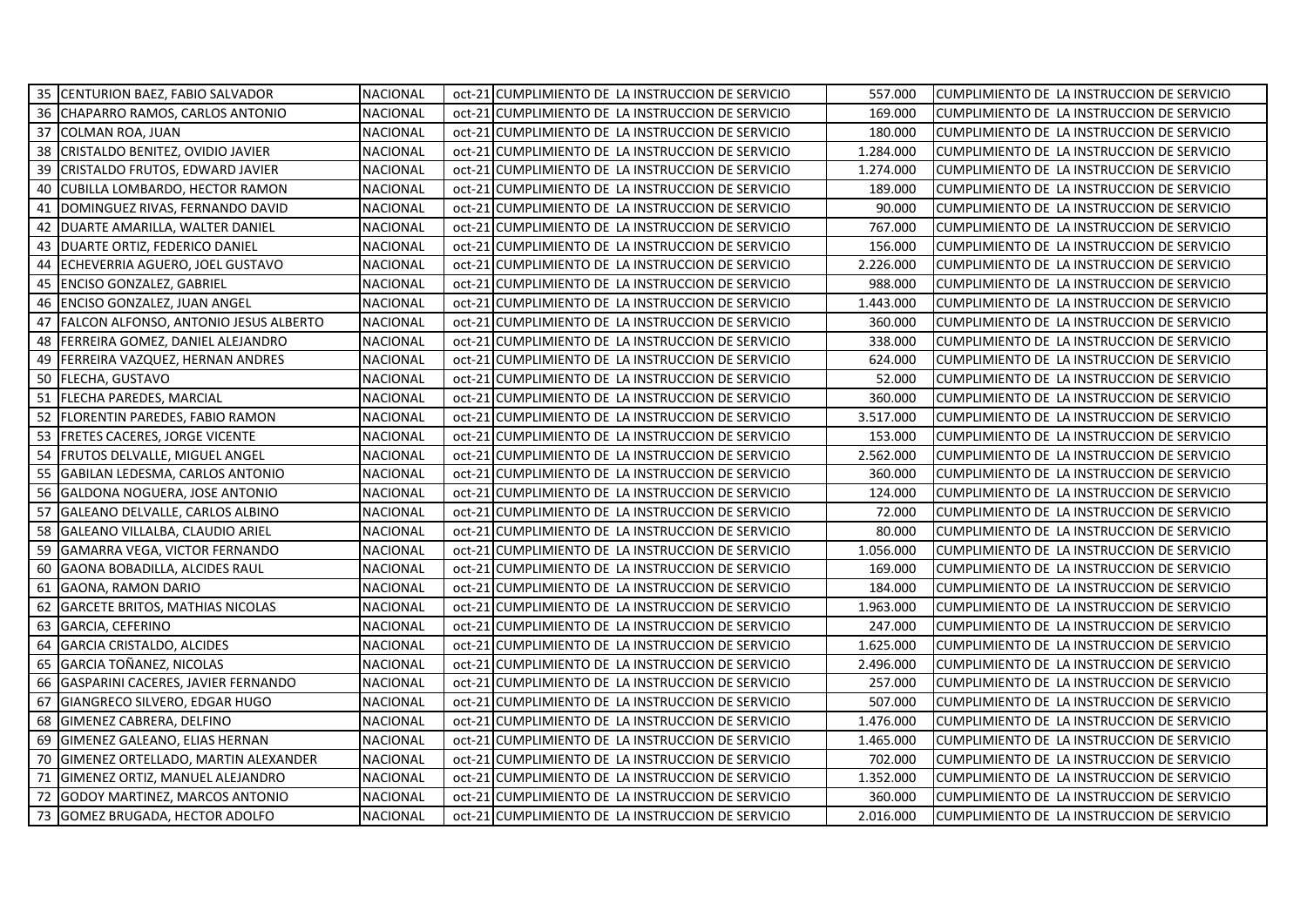|    | 74 GOMEZ MARTINEZ, HEBER ELIGIO       | <b>NACIONAL</b> | oct-21 CUMPLIMIENTO DE LA INSTRUCCION DE SERVICIO | 195.000   | CUMPLIMIENTO DE LA INSTRUCCION DE SERVICIO |
|----|---------------------------------------|-----------------|---------------------------------------------------|-----------|--------------------------------------------|
|    | 75 GONZALEZ BENITEZ, NIXON PIERR      | <b>NACIONAL</b> | oct-21 CUMPLIMIENTO DE LA INSTRUCCION DE SERVICIO | 1.297.000 | CUMPLIMIENTO DE LA INSTRUCCION DE SERVICIO |
|    | 76 GONZALEZ BOGADO, KAREN NATALIA     | <b>NACIONAL</b> | oct-21 CUMPLIMIENTO DE LA INSTRUCCION DE SERVICIO | 507.000   | CUMPLIMIENTO DE LA INSTRUCCION DE SERVICIO |
| 77 | <b>GONZALEZ DAVALOS, JUAN ALBERTO</b> | <b>NACIONAL</b> | oct-21 CUMPLIMIENTO DE LA INSTRUCCION DE SERVICIO | 189.000   | CUMPLIMIENTO DE LA INSTRUCCION DE SERVICIO |
|    | 78 GONZALEZ DIAZ, OSCAR GABRIEL       | <b>NACIONAL</b> | oct-21 CUMPLIMIENTO DE LA INSTRUCCION DE SERVICIO | 180.000   | CUMPLIMIENTO DE LA INSTRUCCION DE SERVICIO |
| 79 | <b>GONZALEZ FARIA, JUAN BAUTISTA</b>  | <b>NACIONAL</b> | oct-21 CUMPLIMIENTO DE LA INSTRUCCION DE SERVICIO | 1.287.000 | CUMPLIMIENTO DE LA INSTRUCCION DE SERVICIO |
| 80 | GONZALEZ GOMEZ, JAIME ESTEBAN         | <b>NACIONAL</b> | oct-21 CUMPLIMIENTO DE LA INSTRUCCION DE SERVICIO | 1.040.000 | CUMPLIMIENTO DE LA INSTRUCCION DE SERVICIO |
| 81 | GONZALEZ MARIN, ADOLFO HIRAM          | <b>NACIONAL</b> | oct-21 CUMPLIMIENTO DE LA INSTRUCCION DE SERVICIO | 360.000   | CUMPLIMIENTO DE LA INSTRUCCION DE SERVICIO |
| 82 | GONZALEZ MARIN, GIOVANNI KARIM        | <b>NACIONAL</b> | oct-21 CUMPLIMIENTO DE LA INSTRUCCION DE SERVICIO | 273.000   | CUMPLIMIENTO DE LA INSTRUCCION DE SERVICIO |
|    | 83 GONZALEZ MILTOS, NESTOR            | <b>NACIONAL</b> | oct-21 CUMPLIMIENTO DE LA INSTRUCCION DE SERVICIO | 3.421.000 | CUMPLIMIENTO DE LA INSTRUCCION DE SERVICIO |
| 84 | <b>GONZALEZ ROHRIG, CARLOS</b>        | <b>NACIONAL</b> | oct-21 CUMPLIMIENTO DE LA INSTRUCCION DE SERVICIO | 1.008.000 | CUMPLIMIENTO DE LA INSTRUCCION DE SERVICIO |
| 85 | GONZALEZ ZALAZAR, FRANCISCO ADOLFO    | <b>NACIONAL</b> | oct-21 CUMPLIMIENTO DE LA INSTRUCCION DE SERVICIO | 1.274.000 | CUMPLIMIENTO DE LA INSTRUCCION DE SERVICIO |
|    | 86 GUTIERREZ BENITEZ, RUDY RENE       | <b>NACIONAL</b> | oct-21 CUMPLIMIENTO DE LA INSTRUCCION DE SERVICIO | 130.000   | CUMPLIMIENTO DE LA INSTRUCCION DE SERVICIO |
|    | 87 HAIFUCH ROLON, HUGO RAFAEL         | <b>NACIONAL</b> | oct-21 CUMPLIMIENTO DE LA INSTRUCCION DE SERVICIO | 1.625.000 | CUMPLIMIENTO DE LA INSTRUCCION DE SERVICIO |
|    | 88 LAMAS FLEITAS, LEANDRO FABIAN      | <b>NACIONAL</b> | oct-21 CUMPLIMIENTO DE LA INSTRUCCION DE SERVICIO | 40.000    | CUMPLIMIENTO DE LA INSTRUCCION DE SERVICIO |
|    | 89 LEDESMA DEMEO, ESTEBAN             | <b>NACIONAL</b> | oct-21 CUMPLIMIENTO DE LA INSTRUCCION DE SERVICIO | 40.000    | CUMPLIMIENTO DE LA INSTRUCCION DE SERVICIO |
|    | 90 LEZCANO ACOSTA, BENITO DANIEL      | <b>NACIONAL</b> | oct-21 CUMPLIMIENTO DE LA INSTRUCCION DE SERVICIO | 130.000   | CUMPLIMIENTO DE LA INSTRUCCION DE SERVICIO |
|    | 91 LEZCANO, RAMON CESAR               | <b>NACIONAL</b> | oct-21 CUMPLIMIENTO DE LA INSTRUCCION DE SERVICIO | 40.000    | CUMPLIMIENTO DE LA INSTRUCCION DE SERVICIO |
|    | 92 LLAMAS BENITEZ, RODRIGO MANUEL     | <b>NACIONAL</b> | oct-21 CUMPLIMIENTO DE LA INSTRUCCION DE SERVICIO | 1.066.000 | CUMPLIMIENTO DE LA INSTRUCCION DE SERVICIO |
|    | 93 LOPEZ VILLALBA, ISACIO             | NACIONAL        | oct-21 CUMPLIMIENTO DE LA INSTRUCCION DE SERVICIO | 2.692.000 | CUMPLIMIENTO DE LA INSTRUCCION DE SERVICIO |
|    | 94 MALDONADO MORA, FELIPE RENE        | <b>NACIONAL</b> | oct-21 CUMPLIMIENTO DE LA INSTRUCCION DE SERVICIO | 52.000    | CUMPLIMIENTO DE LA INSTRUCCION DE SERVICIO |
|    | 95 MARTINEZ AGUERO, FRANCISCO JULIAN  | <b>NACIONAL</b> | oct-21 CUMPLIMIENTO DE LA INSTRUCCION DE SERVICIO | 2.536.000 | CUMPLIMIENTO DE LA INSTRUCCION DE SERVICIO |
|    | 96   MASSARI PISTILLI, CARLOS DANIEL  | <b>NACIONAL</b> | oct-21 CUMPLIMIENTO DE LA INSTRUCCION DE SERVICIO | 644.000   | CUMPLIMIENTO DE LA INSTRUCCION DE SERVICIO |
|    | 97   MATIAUDA ARGUELLO, DIEGO ARSENIO | <b>NACIONAL</b> | oct-21 CUMPLIMIENTO DE LA INSTRUCCION DE SERVICIO | 507.000   | CUMPLIMIENTO DE LA INSTRUCCION DE SERVICIO |
|    | 98   MEDINA ESPINOLA, MARCOS FERNANDO | <b>NACIONAL</b> | oct-21 CUMPLIMIENTO DE LA INSTRUCCION DE SERVICIO | 1.064.000 | CUMPLIMIENTO DE LA INSTRUCCION DE SERVICIO |
|    | 99 MEDINA ROJAS, CRISTHIAN ESTEBAN    | NACIONAL        | oct-21 CUMPLIMIENTO DE LA INSTRUCCION DE SERVICIO | 338.000   | CUMPLIMIENTO DE LA INSTRUCCION DE SERVICIO |
|    | 100 MELGAREJO, MIGUEL ANGEL           | <b>NACIONAL</b> | oct-21 CUMPLIMIENTO DE LA INSTRUCCION DE SERVICIO | 897.000   | CUMPLIMIENTO DE LA INSTRUCCION DE SERVICIO |
|    | 101 MENDIETA GARCIA, CEFERINO         | <b>NACIONAL</b> | oct-21 CUMPLIMIENTO DE LA INSTRUCCION DE SERVICIO | 52.000    | CUMPLIMIENTO DE LA INSTRUCCION DE SERVICIO |
|    | 102 MENDOZA ALCARAZ, HUGO MARCIAL     | <b>NACIONAL</b> | oct-21 CUMPLIMIENTO DE LA INSTRUCCION DE SERVICIO | 529.000   | CUMPLIMIENTO DE LA INSTRUCCION DE SERVICIO |
|    | 103 MENDOZA AMARILLA, LORENZO         | <b>NACIONAL</b> | oct-21 CUMPLIMIENTO DE LA INSTRUCCION DE SERVICIO | 555.000   | CUMPLIMIENTO DE LA INSTRUCCION DE SERVICIO |
|    | 104 MIR CAÑETE, GREGORIO DAMIAN       | <b>NACIONAL</b> | oct-21 CUMPLIMIENTO DE LA INSTRUCCION DE SERVICIO | 62.000    | CUMPLIMIENTO DE LA INSTRUCCION DE SERVICIO |
|    | 105 MOLINAS PORTILLO, LUIS ALBERTO    | <b>NACIONAL</b> | oct-21 CUMPLIMIENTO DE LA INSTRUCCION DE SERVICIO | 348.000   | CUMPLIMIENTO DE LA INSTRUCCION DE SERVICIO |
|    | 106 MONGES FRETES, VICENTE EULALIO    | <b>NACIONAL</b> | oct-21 CUMPLIMIENTO DE LA INSTRUCCION DE SERVICIO | 394.000   | CUMPLIMIENTO DE LA INSTRUCCION DE SERVICIO |
|    | 107 MONTIEL ZARATE, ISABELINO         | <b>NACIONAL</b> | oct-21 CUMPLIMIENTO DE LA INSTRUCCION DE SERVICIO | 338.000   | CUMPLIMIENTO DE LA INSTRUCCION DE SERVICIO |
|    | 108 MORA ALTAMIRANO, CELINO           | <b>NACIONAL</b> | oct-21 CUMPLIMIENTO DE LA INSTRUCCION DE SERVICIO | 40.000    | CUMPLIMIENTO DE LA INSTRUCCION DE SERVICIO |
|    | 109 MORENO ZORRILLA, HUGO CESAR       | NACIONAL        | oct-21 CUMPLIMIENTO DE LA INSTRUCCION DE SERVICIO | 2.832.000 | CUMPLIMIENTO DE LA INSTRUCCION DE SERVICIO |
|    | 110 MOSQUEIRA BALMORI, FELIX ARTURO   | <b>NACIONAL</b> | oct-21 CUMPLIMIENTO DE LA INSTRUCCION DE SERVICIO | 2.512.000 | CUMPLIMIENTO DE LA INSTRUCCION DE SERVICIO |
|    | 111 MUÑOZ RODRIGUEZ, ALBERTO RAMON    | <b>NACIONAL</b> | oct-21 CUMPLIMIENTO DE LA INSTRUCCION DE SERVICIO | 559.000   | CUMPLIMIENTO DE LA INSTRUCCION DE SERVICIO |
|    | 112 NOGUERA CABALLERO, JUAN EUGENIO   | <b>NACIONAL</b> | oct-21 CUMPLIMIENTO DE LA INSTRUCCION DE SERVICIO | 1.911.000 | CUMPLIMIENTO DE LA INSTRUCCION DE SERVICIO |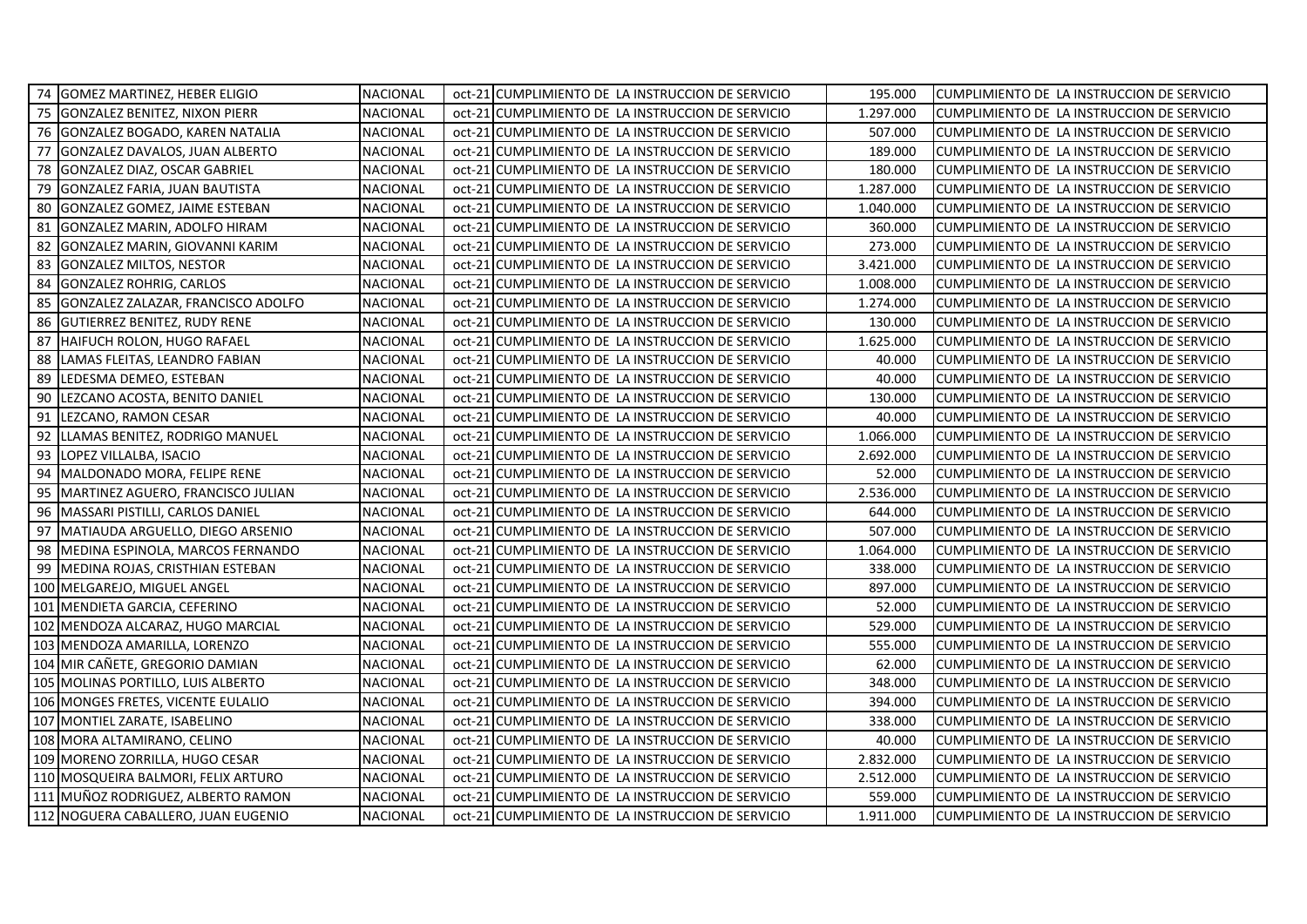| 113 NUÑEZ AYALA, WALTER VIDAL         | <b>NACIONAL</b> | oct-21 CUMPLIMIENTO DE LA INSTRUCCION DE SERVICIO | 171.000   | CUMPLIMIENTO DE LA INSTRUCCION DE SERVICIO |
|---------------------------------------|-----------------|---------------------------------------------------|-----------|--------------------------------------------|
| 114 OLMEDO ROMERO, OSCAR ANIBAL       | NACIONAL        | oct-21 CUMPLIMIENTO DE LA INSTRUCCION DE SERVICIO | 40.000    | CUMPLIMIENTO DE LA INSTRUCCION DE SERVICIO |
| 115 OPORTO AVALOS, WILFRIDO FIDEL     | <b>NACIONAL</b> | oct-21 CUMPLIMIENTO DE LA INSTRUCCION DE SERVICIO | 1.015.000 | CUMPLIMIENTO DE LA INSTRUCCION DE SERVICIO |
| 116 ORTIZ GANSEL, NELSON EDUARDO      | <b>NACIONAL</b> | oct-21 CUMPLIMIENTO DE LA INSTRUCCION DE SERVICIO | 1.459.000 | CUMPLIMIENTO DE LA INSTRUCCION DE SERVICIO |
| 117 OVELAR FRANCO, JOSE MARIA         | <b>NACIONAL</b> | oct-21 CUMPLIMIENTO DE LA INSTRUCCION DE SERVICIO | 1.014.000 | CUMPLIMIENTO DE LA INSTRUCCION DE SERVICIO |
| 118 OVIEDO BENITEZ, JOSE DANIEL       | NACIONAL        | oct-21 CUMPLIMIENTO DE LA INSTRUCCION DE SERVICIO | 338.000   | CUMPLIMIENTO DE LA INSTRUCCION DE SERVICIO |
| 119 OVIEDO DIAZ, JOSE RAMON           | <b>NACIONAL</b> | oct-21 CUMPLIMIENTO DE LA INSTRUCCION DE SERVICIO | 1.014.000 | CUMPLIMIENTO DE LA INSTRUCCION DE SERVICIO |
| 120 PAEZ BENITEZ, JORGE ANTONIO       | <b>NACIONAL</b> | oct-21 CUMPLIMIENTO DE LA INSTRUCCION DE SERVICIO | 507.000   | CUMPLIMIENTO DE LA INSTRUCCION DE SERVICIO |
| 121 PAIVA LOPEZ, JORGE OSVALDO        | <b>NACIONAL</b> | oct-21 CUMPLIMIENTO DE LA INSTRUCCION DE SERVICIO | 218.000   | CUMPLIMIENTO DE LA INSTRUCCION DE SERVICIO |
| 122 PALACIOS SANABRIA, JOSE DANIEL    | NACIONAL        | oct-21 CUMPLIMIENTO DE LA INSTRUCCION DE SERVICIO | 90.000    | CUMPLIMIENTO DE LA INSTRUCCION DE SERVICIO |
| 123 PEREIRA FRETES, CATALINO RAMON    | NACIONAL        | oct-21 CUMPLIMIENTO DE LA INSTRUCCION DE SERVICIO | 1.482.000 | CUMPLIMIENTO DE LA INSTRUCCION DE SERVICIO |
| 124 PEREIRA RAMIREZ, JORGE RAUL       | NACIONAL        | oct-21 CUMPLIMIENTO DE LA INSTRUCCION DE SERVICIO | 676.000   | CUMPLIMIENTO DE LA INSTRUCCION DE SERVICIO |
| 125 PEREZ ORUE, CLAUDIO ANTONIO       | NACIONAL        | oct-21 CUMPLIMIENTO DE LA INSTRUCCION DE SERVICIO | 166.000   | CUMPLIMIENTO DE LA INSTRUCCION DE SERVICIO |
| 126 PEREZ VAZQUEZ, CRISTHIAN          | NACIONAL        | oct-21 CUMPLIMIENTO DE LA INSTRUCCION DE SERVICIO | 2.582.000 | CUMPLIMIENTO DE LA INSTRUCCION DE SERVICIO |
| 127 PIÑANEZ NUÑEZ, VICTOR FABIAN      | <b>NACIONAL</b> | oct-21 CUMPLIMIENTO DE LA INSTRUCCION DE SERVICIO | 1.443.000 | CUMPLIMIENTO DE LA INSTRUCCION DE SERVICIO |
| 128 QUINTANA BOGADO, PEDRO EDUARDO    | <b>NACIONAL</b> | oct-21 CUMPLIMIENTO DE LA INSTRUCCION DE SERVICIO | 2.452.000 | CUMPLIMIENTO DE LA INSTRUCCION DE SERVICIO |
| 129 RAMIREZ MENDOZA, LAURO MOISES     | <b>NACIONAL</b> | oct-21 CUMPLIMIENTO DE LA INSTRUCCION DE SERVICIO | 1.014.000 | CUMPLIMIENTO DE LA INSTRUCCION DE SERVICIO |
| 130 REYES MOREL, MARCOS ABEL          | <b>NACIONAL</b> | oct-21 CUMPLIMIENTO DE LA INSTRUCCION DE SERVICIO | 169.000   | CUMPLIMIENTO DE LA INSTRUCCION DE SERVICIO |
| 131 RIVAROLA ROJAS, RICARDO           | NACIONAL        | oct-21 CUMPLIMIENTO DE LA INSTRUCCION DE SERVICIO | 1.283.000 | CUMPLIMIENTO DE LA INSTRUCCION DE SERVICIO |
| 132 RIVAS SANABRIA, JUAN BAUTISTA     | NACIONAL        | oct-21 CUMPLIMIENTO DE LA INSTRUCCION DE SERVICIO | 507.000   | CUMPLIMIENTO DE LA INSTRUCCION DE SERVICIO |
| 133 RODRIGUEZ CARDE, RAMON            | <b>NACIONAL</b> | oct-21 CUMPLIMIENTO DE LA INSTRUCCION DE SERVICIO | 2.184.000 | CUMPLIMIENTO DE LA INSTRUCCION DE SERVICIO |
| 134 ROJAS ROMERO, PEDRO GUSTAVO       | <b>NACIONAL</b> | oct-21 CUMPLIMIENTO DE LA INSTRUCCION DE SERVICIO | 183.000   | CUMPLIMIENTO DE LA INSTRUCCION DE SERVICIO |
| 135 ROJAS VERDUN, HERNAN ANTONIO      | NACIONAL        | oct-21 CUMPLIMIENTO DE LA INSTRUCCION DE SERVICIO | 1.040.000 | CUMPLIMIENTO DE LA INSTRUCCION DE SERVICIO |
| 136 ROLON LEZCANO, ARNALDO ALCIDES    | NACIONAL        | oct-21 CUMPLIMIENTO DE LA INSTRUCCION DE SERVICIO | 215.000   | CUMPLIMIENTO DE LA INSTRUCCION DE SERVICIO |
| 137 ROMERO ORTIZ, MIGUEL GERONIMO     | NACIONAL        | oct-21 CUMPLIMIENTO DE LA INSTRUCCION DE SERVICIO | 62.000    | CUMPLIMIENTO DE LA INSTRUCCION DE SERVICIO |
| 138 RUIZ GINES, SANTIAGO JAVIER       | NACIONAL        | oct-21 CUMPLIMIENTO DE LA INSTRUCCION DE SERVICIO | 52.000    | CUMPLIMIENTO DE LA INSTRUCCION DE SERVICIO |
| 139 SALCEDO GAUTO, JUAN DE JESUS      | <b>NACIONAL</b> | oct-21 CUMPLIMIENTO DE LA INSTRUCCION DE SERVICIO | 2.832.000 | CUMPLIMIENTO DE LA INSTRUCCION DE SERVICIO |
| 140 SALDOVAL SCRIBANO, JOSE EDUARDO   | <b>NACIONAL</b> | oct-21 CUMPLIMIENTO DE LA INSTRUCCION DE SERVICIO | 312.000   | CUMPLIMIENTO DE LA INSTRUCCION DE SERVICIO |
| 141 SANABRIA AYALA, MILCIADES EDUARDO | <b>NACIONAL</b> | oct-21 CUMPLIMIENTO DE LA INSTRUCCION DE SERVICIO | 1.572.000 | CUMPLIMIENTO DE LA INSTRUCCION DE SERVICIO |
| 142 SANABRIA, MARCOS AGUSTIN          | NACIONAL        | oct-21 CUMPLIMIENTO DE LA INSTRUCCION DE SERVICIO | 1.024.000 | CUMPLIMIENTO DE LA INSTRUCCION DE SERVICIO |
| 143 SANABRIA ROBLES, FIDEL ISMAEL     | NACIONAL        | oct-21 CUMPLIMIENTO DE LA INSTRUCCION DE SERVICIO | 3.317.000 | CUMPLIMIENTO DE LA INSTRUCCION DE SERVICIO |
| 144 SANCHEZ BENITEZ, EMANUEL ISAIA    | NACIONAL        | oct-21 CUMPLIMIENTO DE LA INSTRUCCION DE SERVICIO | 1.183.000 | CUMPLIMIENTO DE LA INSTRUCCION DE SERVICIO |
| 145 SANCHEZ GARCETE, LUIS ALBERTO     | <b>NACIONAL</b> | oct-21 CUMPLIMIENTO DE LA INSTRUCCION DE SERVICIO | 1.655.000 | CUMPLIMIENTO DE LA INSTRUCCION DE SERVICIO |
| 146 SANCHEZ, LUCIO                    | <b>NACIONAL</b> | oct-21 CUMPLIMIENTO DE LA INSTRUCCION DE SERVICIO | 1.482.000 | CUMPLIMIENTO DE LA INSTRUCCION DE SERVICIO |
| 147 SANCHEZ ORTIZ, VICTOR MILCIADES   | NACIONAL        | oct-21 CUMPLIMIENTO DE LA INSTRUCCION DE SERVICIO | 507.000   | CUMPLIMIENTO DE LA INSTRUCCION DE SERVICIO |
| 148 SANDOVAL DELGADO, ANGEL RAMON     | NACIONAL        | oct-21 CUMPLIMIENTO DE LA INSTRUCCION DE SERVICIO | 348.000   | CUMPLIMIENTO DE LA INSTRUCCION DE SERVICIO |
| 149 SANTACRUZ OJEDA, GERARDO LUIS     | NACIONAL        | oct-21 CUMPLIMIENTO DE LA INSTRUCCION DE SERVICIO | 1.781.000 | CUMPLIMIENTO DE LA INSTRUCCION DE SERVICIO |
| 150 SEGOVIA ORTIZ, SERGIO DANIEL      | NACIONAL        | oct-21 CUMPLIMIENTO DE LA INSTRUCCION DE SERVICIO | 1.183.000 | CUMPLIMIENTO DE LA INSTRUCCION DE SERVICIO |
| 151 SENZ, DIEGO RICARDO SEBASTIAN     | <b>NACIONAL</b> | oct-21 CUMPLIMIENTO DE LA INSTRUCCION DE SERVICIO | 176.000   | CUMPLIMIENTO DE LA INSTRUCCION DE SERVICIO |